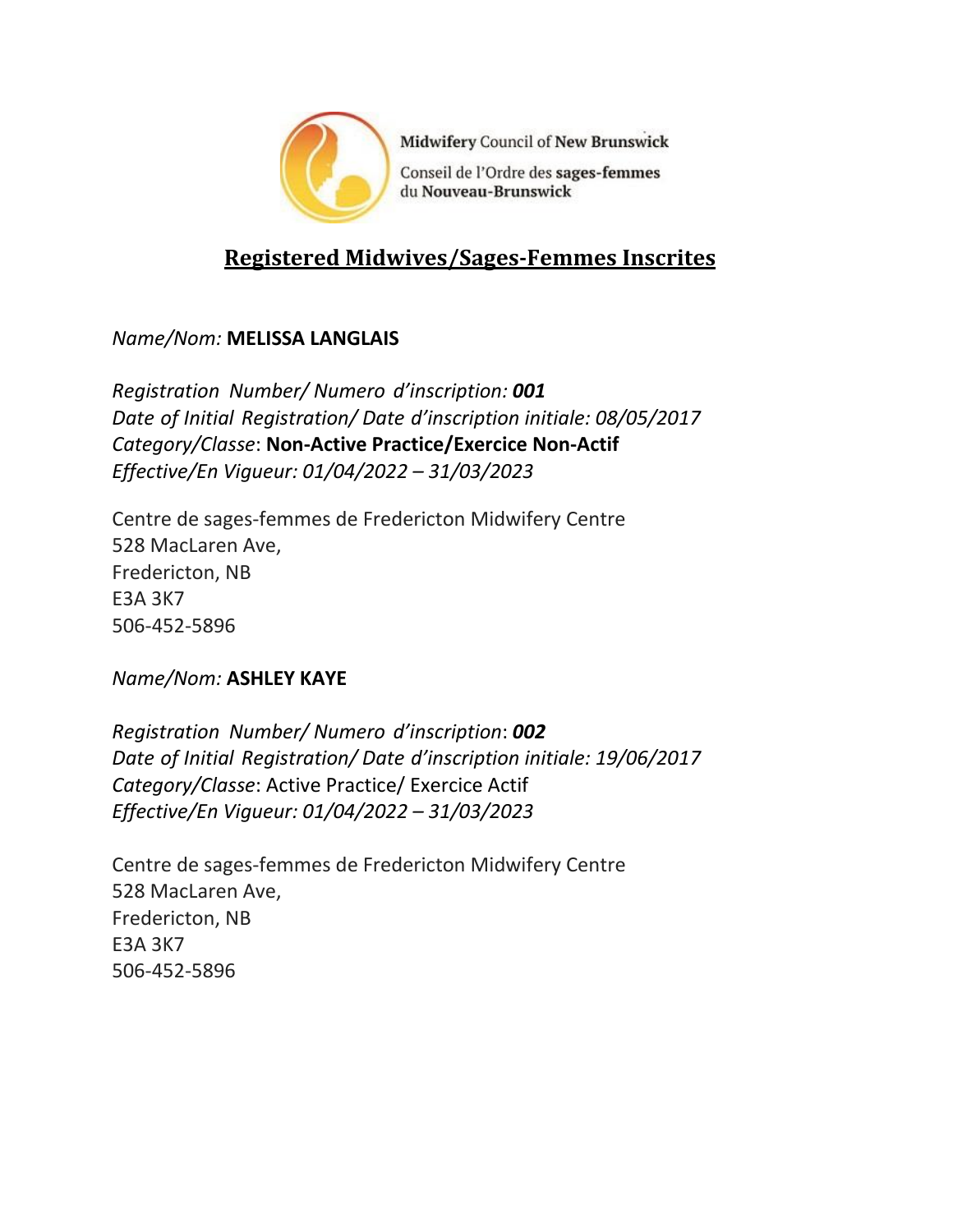#### *Name/Nom:* **JEM DEGUIRE**

*Registration Number/ Numero d'inscription: 006 Date of Initial Registration/ Date d'inscription initiale: 11/02/19 Category/Classe*: Active Practice/Exercice Actif *Effective/En Vigueur: 03/06/2022 – 31/03/2023*

Centre de sages-femmes de Fredericton Midwifery Centre 528 MacLaren Ave, Fredericton, NB E3A 3K7 506-452-5896

#### *Name/Nom:* **BRITTANY STAIRS**

*Registration Number/ Numero d'inscription: 007 Date of Initial Registration/ Date d'inscription initiale: 23/04/2019 Category/Classe*: Active Practice/Exercice Actif *Effective/En Vigueur: 01/04/2022 – 31/03/2023*

Centre de sages-femmes de Fredericton Midwifery Centre 528 MacLaren Ave, Fredericton, NB E3A 3K7 506-452-5896

#### *Name/Nom:* **JASMINE GRAHAM**

*Registration Number/ Numero d'inscription: 008 Date of Initial Registration/ Date d'inscription initiale: 15/11/2020 Category/Classe*: Active Practice/Exercice Actif *Effective/En Vigueur: 05/05/2022 – 31/03/2023*

Centre de sages-femmes de Fredericton Midwifery Centre 528 MacLaren Ave, Fredericton, NB E3A 3K7 506-452-5896